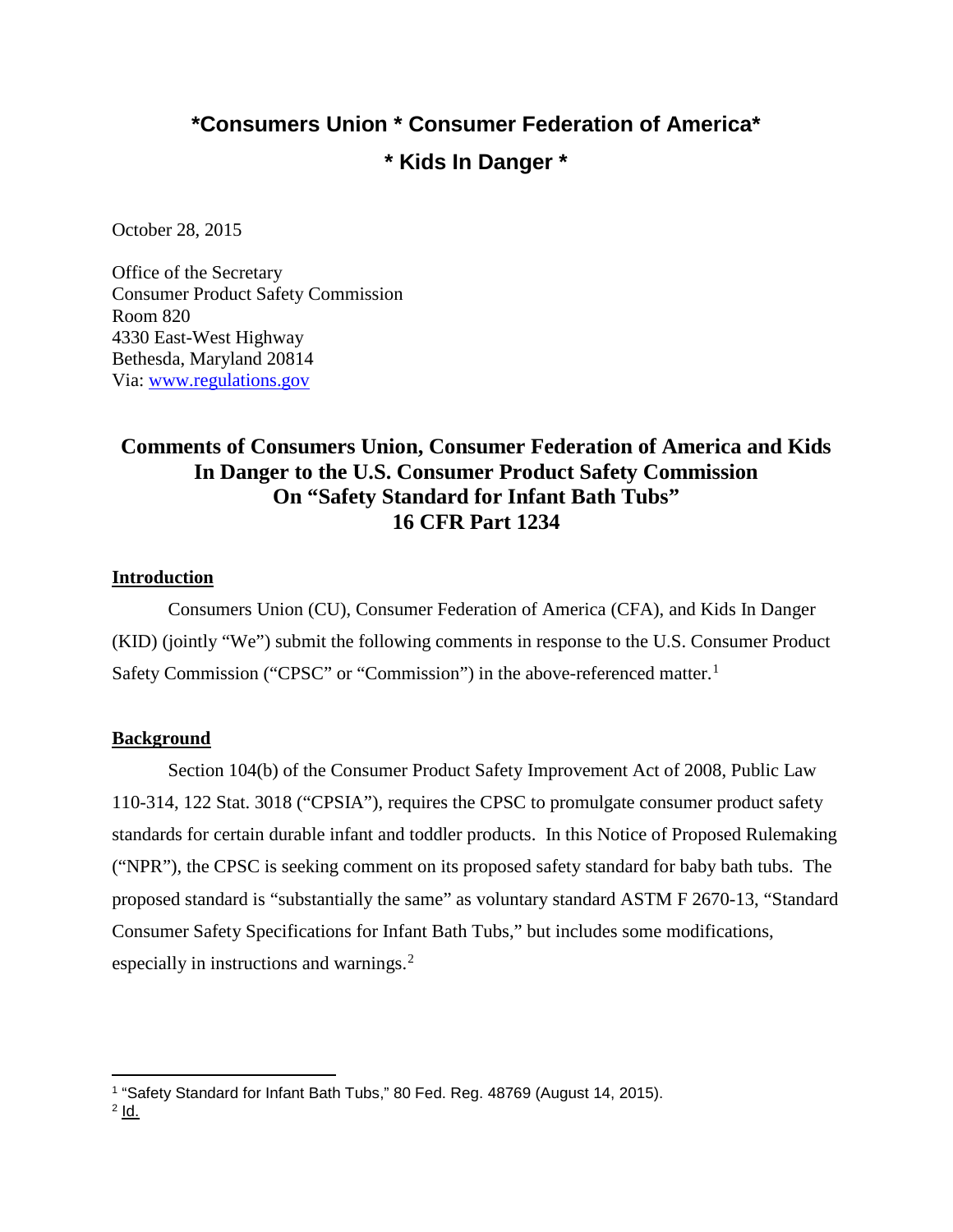#### **Recommendations**

We support the staff recommendation to adopt ASTM F2670-13 as well as the inclusion of specific changes to the instructions and warnings and additional changes in other areas. Infant bath tubs are more commonly used now that there are currently no infant bath seats made or sold in the United States that meet CPSC's mandatory standard (16 C.F.R. Part 1215). The biggest danger with any product used by infants and toddlers in water is drowning as shown by the incident data CPSC reviewed in preparing the proposed rule. While design can help direct more parental supervision, warnings are used to communicate the drowning risk directly.

We support the proposed rules additions to the ASTM standard in the warnings and instructions sections to increase the size of the text, require hazard color use on the product and packaging warnings, simplify and clarify language, add a warning on the risk of falls and specify the format of the warnings on the product, packaging and instructions. We agree that these changes will increase the potential impact of the warnings and help capture and maintain the caregiver's attention. While warnings are the last resort for safety, it is important that when used, they are clear, concise and designed to be as effective as possible.

Our groups also support the changes to the latching/locking test to better address different types of latches and ensure all latches are adequately tested. We also support the change in the static load testing, which as noted, has also been adopted the ASTM sub-committee, although not yet in the published standard.

However, we are concerned with the lack of proposed language to address hazards from infant bath slings that are used in conjunction with infant bath tubs or alone. Given that more than half of the product failures reported involved slings, we urge CPSC to work with ASTM International to obtain performance requirements for this part of the product into the infant bath tub standard as soon as possible.

We would also urge CPSC to add a requirement that infant bath tubs include a marking for water levels. We recommend that all bath tubs be clearly labeled with a maximum water level to be used. We recommend that the fill line demarcation be specified at depths of no greater than 2 inches.

We support the amendment of 16 CFR Part 1112 to include the new infant bath tub standard for purposes of accreditation of third party conformity assessment bodies to assess conformity with the new rule.

2